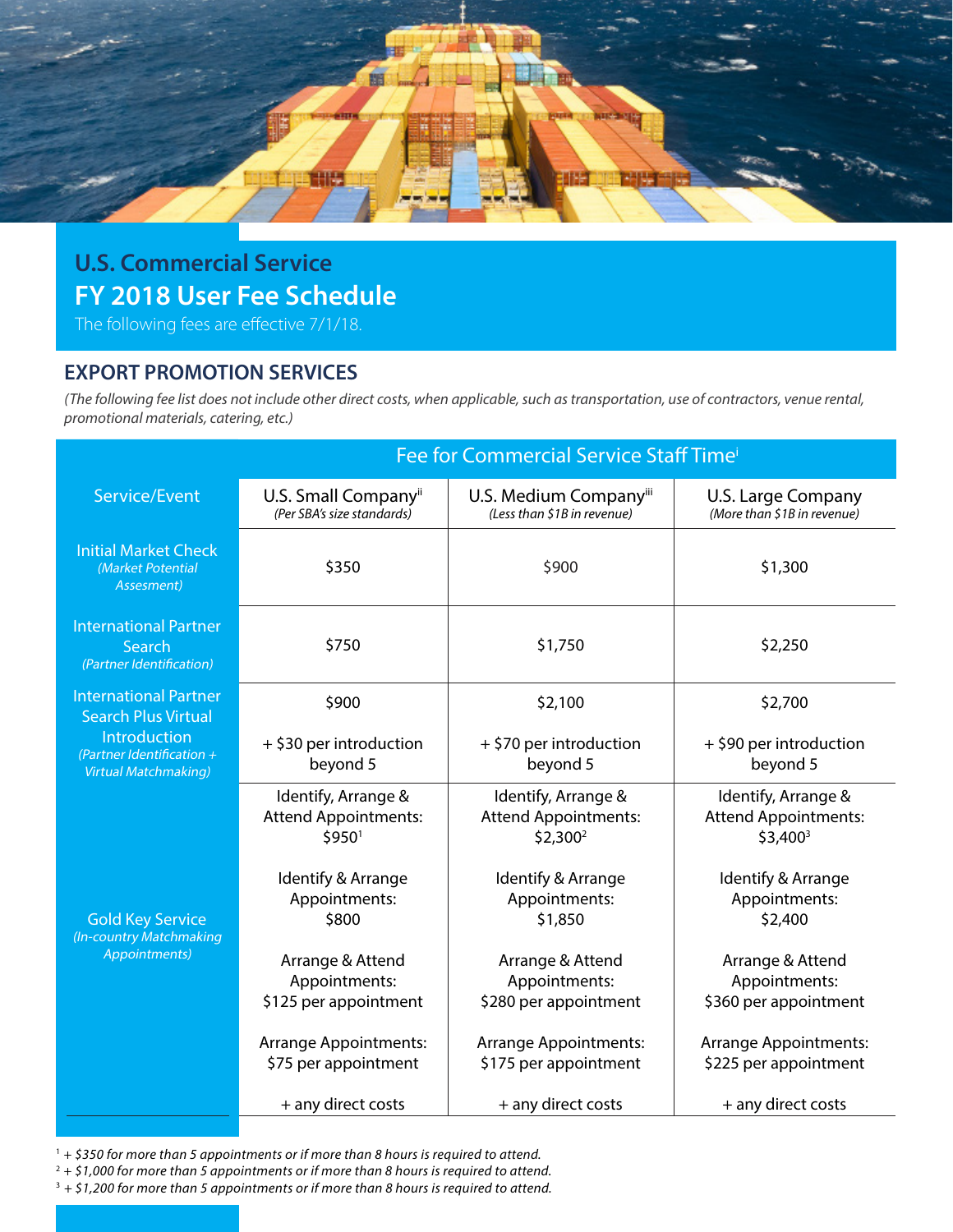| <b>Single Company</b><br>Promotion<br>(Promotional Event)                                   | \$30 per staff hour<br>+ any direct costs                                                                                                                                                                                                                                                                                          | \$70 per staff hour<br>+ any direct costs                                                                                                                                                                                                                                                                                          | \$90 per staff hour<br>+ any direct costs                                                                                                                                                                                                                                                                                          |
|---------------------------------------------------------------------------------------------|------------------------------------------------------------------------------------------------------------------------------------------------------------------------------------------------------------------------------------------------------------------------------------------------------------------------------------|------------------------------------------------------------------------------------------------------------------------------------------------------------------------------------------------------------------------------------------------------------------------------------------------------------------------------------|------------------------------------------------------------------------------------------------------------------------------------------------------------------------------------------------------------------------------------------------------------------------------------------------------------------------------------|
| International<br><b>Company Profile</b><br><b>Full / Partial</b><br>(Background Check)      | \$700 / \$150                                                                                                                                                                                                                                                                                                                      | \$1,200 / \$350                                                                                                                                                                                                                                                                                                                    | \$2,000 / \$450                                                                                                                                                                                                                                                                                                                    |
| <b>Trade Show</b><br>Representation                                                         | \$400<br>+ any direct costs                                                                                                                                                                                                                                                                                                        | \$950<br>+ any direct costs                                                                                                                                                                                                                                                                                                        | \$1,350<br>+ any direct costs                                                                                                                                                                                                                                                                                                      |
| <b>Customized Market</b><br>Research                                                        | \$30 per staff hour                                                                                                                                                                                                                                                                                                                | \$70 per staff hour                                                                                                                                                                                                                                                                                                                | \$90 per staff hour                                                                                                                                                                                                                                                                                                                |
| <b>Virtual Introduction</b><br>(via email / conference call)                                | \$30 per introduction                                                                                                                                                                                                                                                                                                              | \$70 per introduction                                                                                                                                                                                                                                                                                                              | \$90 per introduction                                                                                                                                                                                                                                                                                                              |
| Featured U.S.<br><b>Exporter Listing</b><br>(on U.S. Commercial<br>Service website)         | \$150<br>(\$30 per market)<br>Annual renewal: \$75<br>(\$15 per market)<br>+ \$50 per language for<br>translation if needed                                                                                                                                                                                                        | \$350<br>(\$70 per market)<br>Annual renewal: \$175<br>(\$35 per market)<br>+ \$50 per language for<br>translation if needed                                                                                                                                                                                                       | \$500<br>$(5100 \text{ per market})$<br>Annual renewal: \$250<br>(\$50 per market)<br>+ \$50 per language for<br>translation if needed                                                                                                                                                                                             |
| <b>Official Letter</b><br>(When Required to Conduct<br><b>Business in a Foreign Market)</b> | Colombia: \$100<br>Philippines Letter on<br>Reciprocity: \$100<br>Philippines Letter on<br>Appropriateness: \$150<br>Thailand:<br>Letter for Treaty of Amity,<br>Defense, Equipment and<br><b>Medical Device</b><br>Standard: \$100<br>Overnight: \$125<br>Same Day: \$150<br>Other Letters Specific to a<br>Market: \$30 per hour | Colombia: \$200<br>Philippines Letter on<br>Reciprocity: \$250<br>Philippines Letter on<br>Appropriateness: \$350<br>Thailand:<br>Letter for Treaty of Amity,<br>Defense, Equipment and<br><b>Medical Device</b><br>Standard: \$200<br>Overnight: \$250<br>Same Day: \$275<br>Other Letters Specific to a<br>Market: \$70 per hour | Colombia: \$300<br>Philippines Letter on<br>Reciprocity: \$350<br>Philippines Letter on<br>Appropriateness: \$450<br>Thailand:<br>Letter for Treaty of Amity,<br>Defense, Equipment and<br><b>Medical Device</b><br>Standard: \$300<br>Overnight: \$375<br>Same Day: \$400<br>Other Letters Specific to a<br>Market: \$90 per hour |